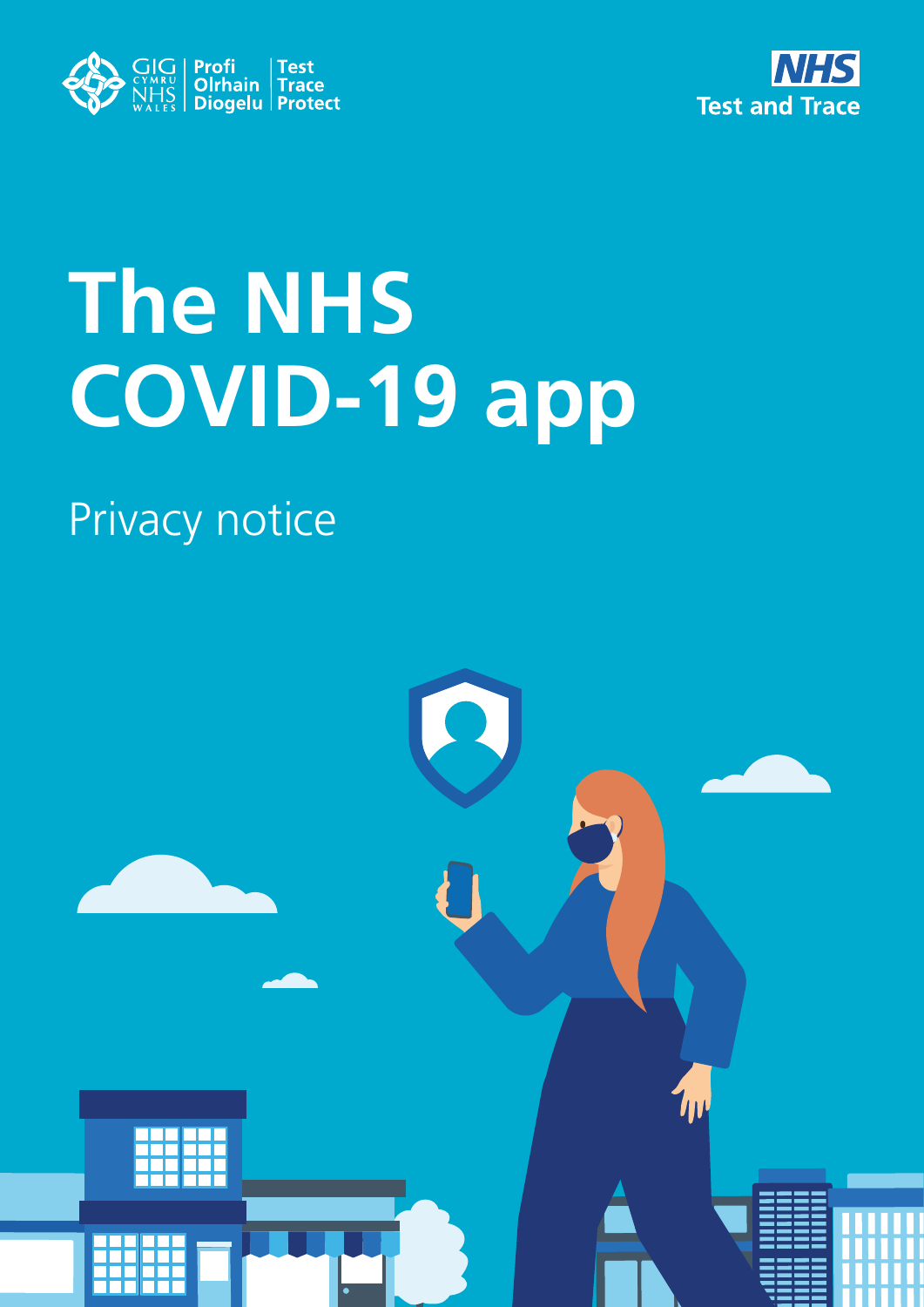### **Contents**

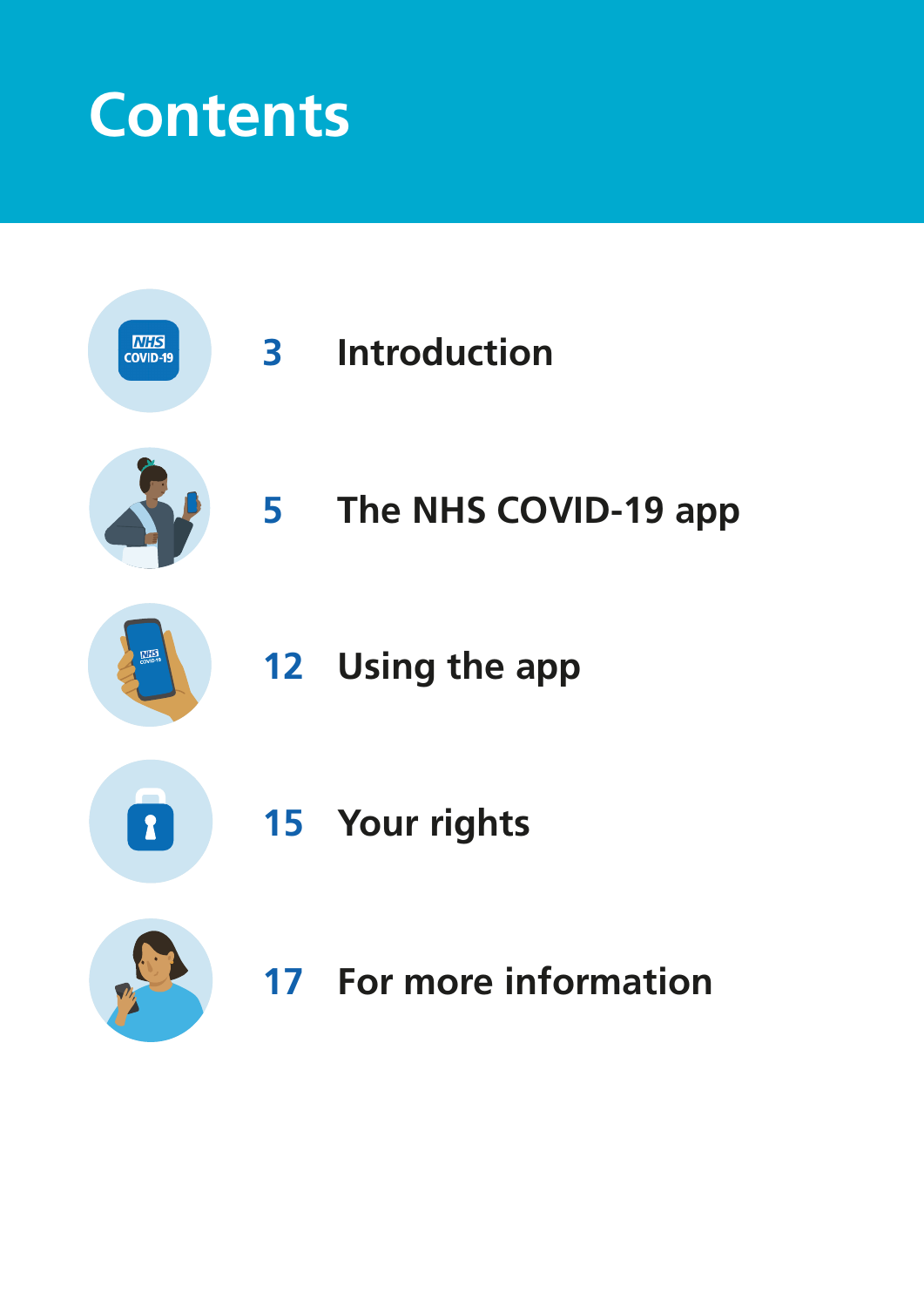### **Introduction**



The UK Government has made a new **app** for the NHS in England and Wales.

An **app** is a programme that you have on your phone to help you do something.



The NHS COVID-19 app will help to control the spread of **Coronavirus.**



**Coronavirus** is a new illness that is spreading around the world.



It affects your lungs and breathing.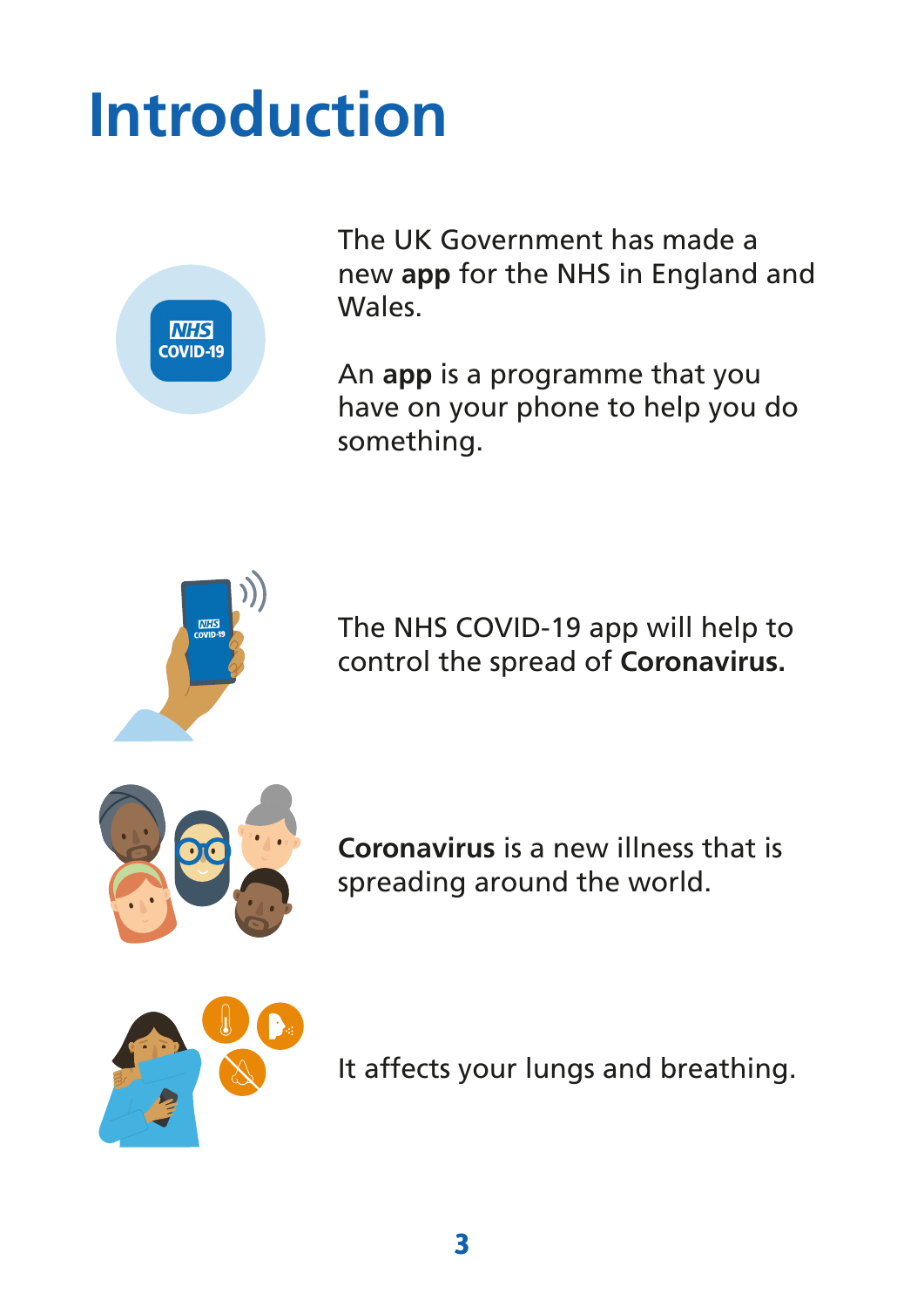This document is called a 'privacy notice'

It explains:

**•** how the app keeps you safe



how the app works



what information the app uses

your rights.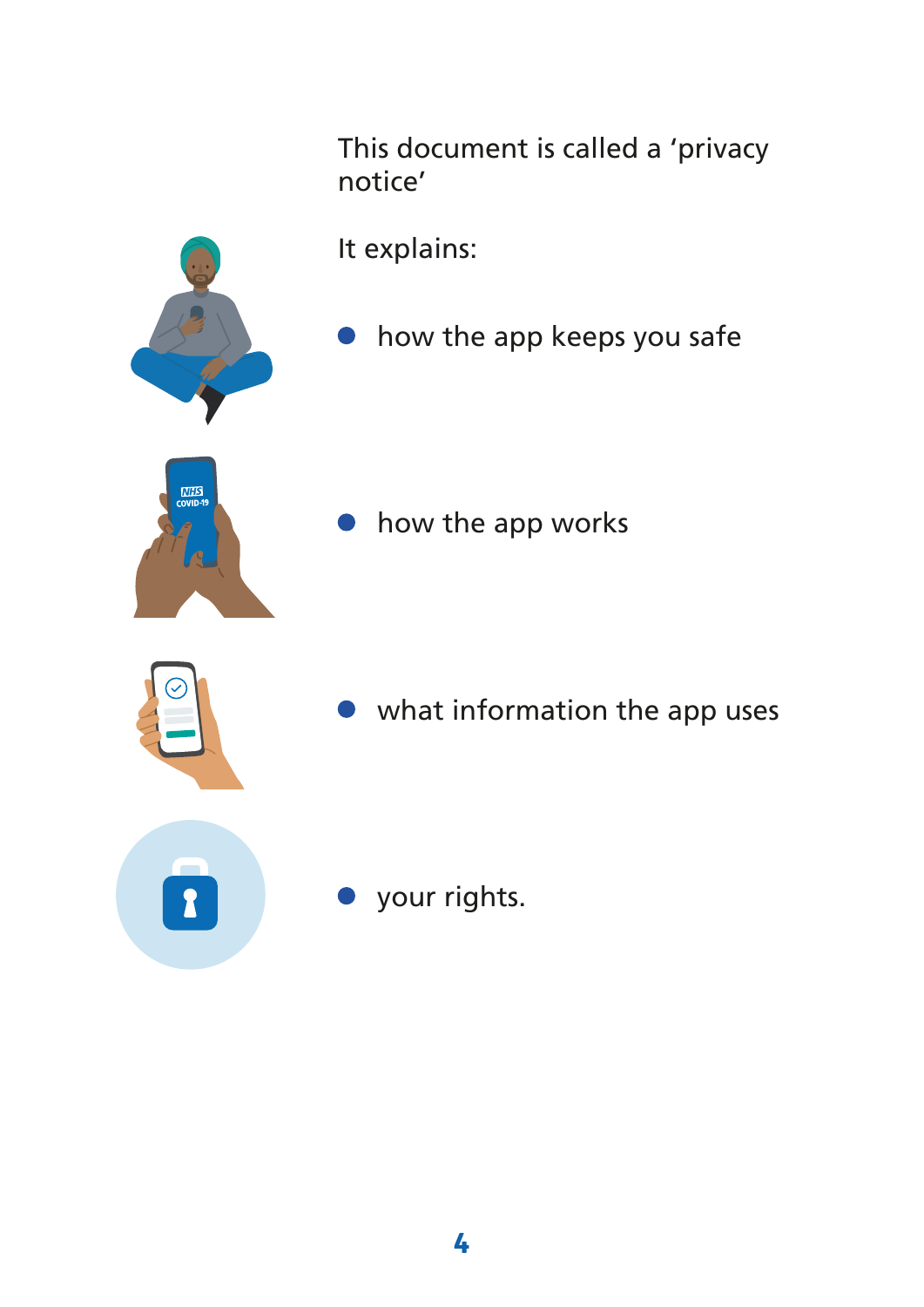## **The NHS COVID-19 app**



#### **How the app keeps you safe**

If a **test** shows you have Coronavirus, you will receive advice from the app.



You will be asked to stay indoors and away from people. The app will tell you for how long.

If you have any questions, please ask for help and call **NHS 111.**



When the test shows you have Coronavirus, the app can alert other people using the app.

This helps keep everybody safe.



The app can alert other people without telling them who you are.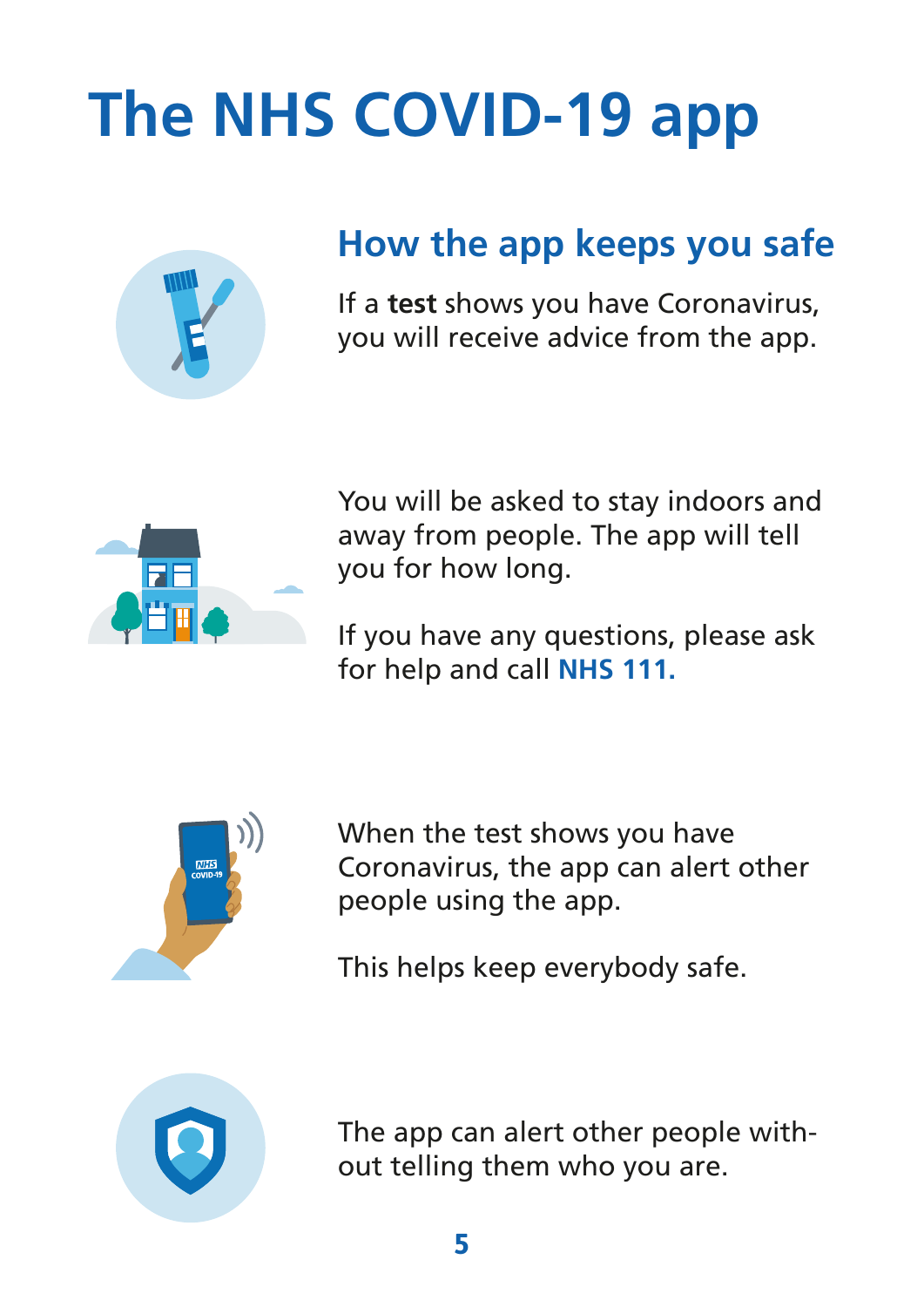

#### **How the app keeps you safe**

The app will tell you if you have been close to someone with Coronavirus.



The app will give you advice about what to do. You may be asked to stay indoors and away from people or to take a test.

If you have any questions, please ask for help and call **NHS 111**.



#### **Why you should use the app**

At the moment, a person who catches Coronavirus has to speak to the NHS and tell them about anyone they have been close to recently.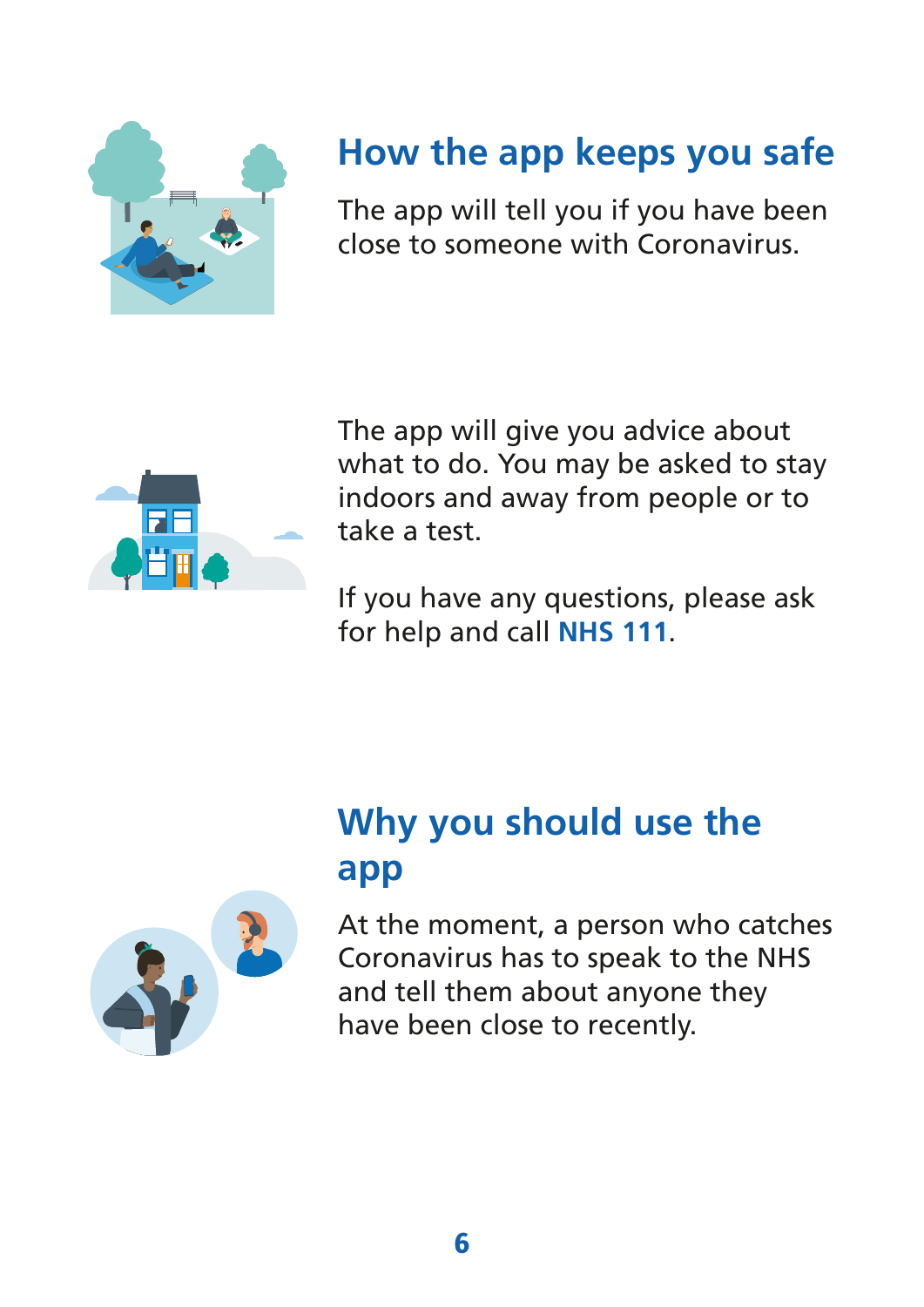

This means we only find out about the people you remember and already know.



It doesn't include other people you've been close to that you don't know.



#### **The app**

The new app can do this automatically. It can find more of the people you've been close to and let them know.



The app does not use your personal information.

No one will know who you are or where you are. No one will know your name or address.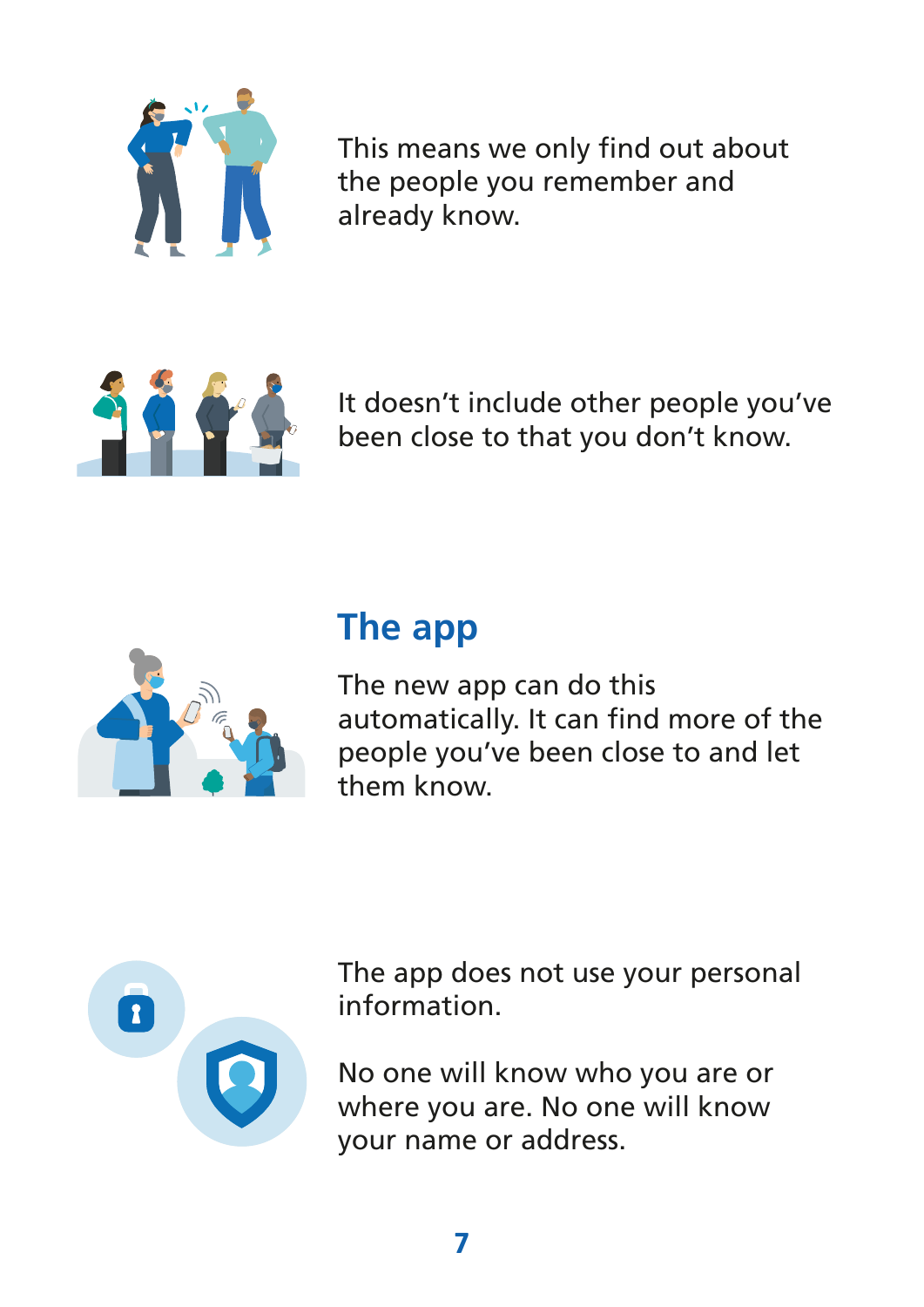

#### **How does it work?**

The app works by using **Bluetooth** on your phone as you move around.

**Bluetooth** is a way for phones or computers to connect to each other without wires.



Your phone will recognise other people's phones that use the app when you are close to them.



Your phones will send a small piece of information as a code to each other.



This will stay on your phone for several days. Then it will be deleted.



Using the app and sharing your data with us helps keep everyone healthy.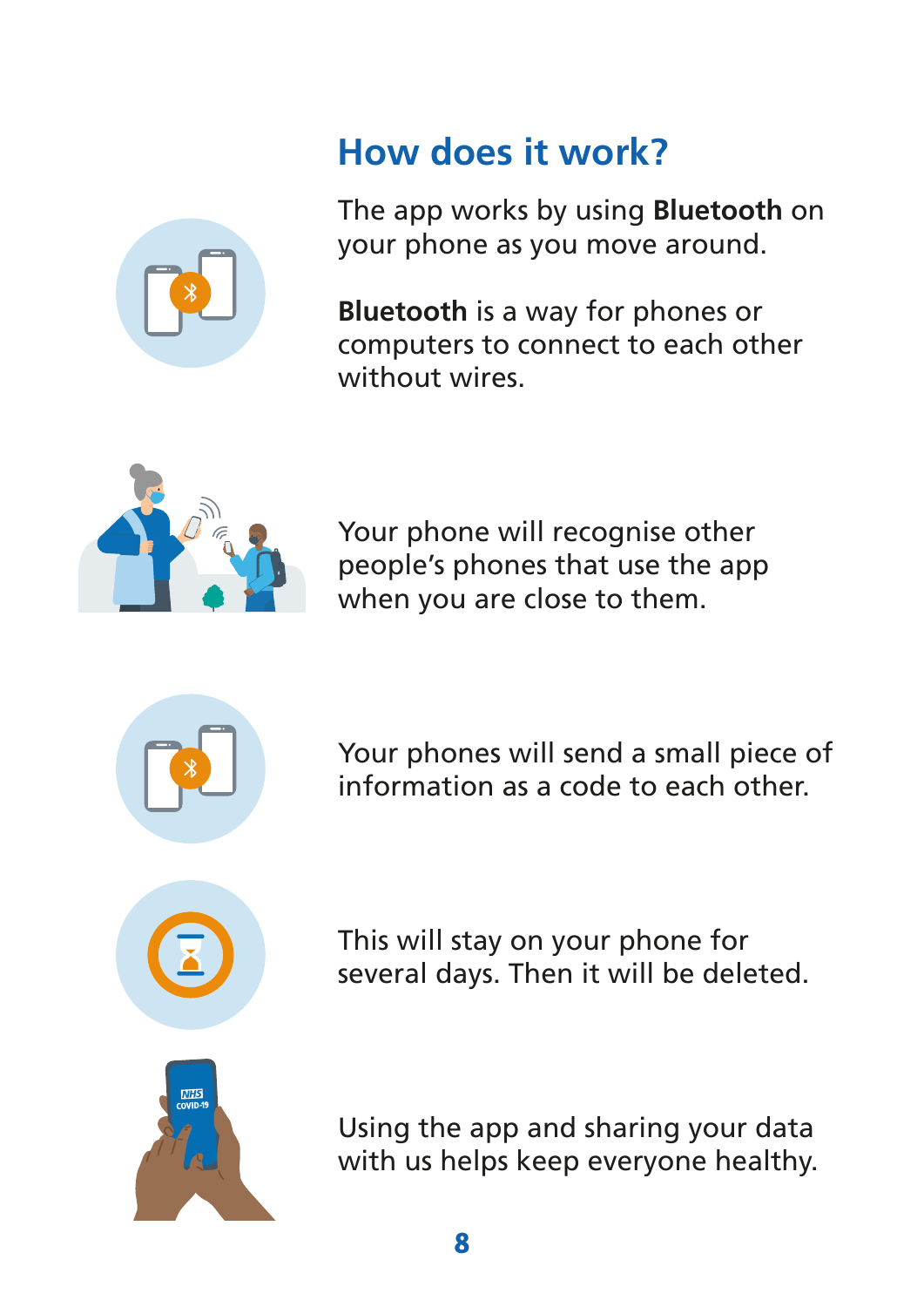

If you or another person using the app catches Coronavirus, the app can use the codes that your phones shared to let you both know.



You will then be told what to do to keep yourself and other people safe.



The app can alert other people without telling them who you are.

#### **Other ways the app can help you**

You can also use the app to:

find out if there are lots of people catching Coronavirus in your area



check if you might have Coronavirus, if you feel unwell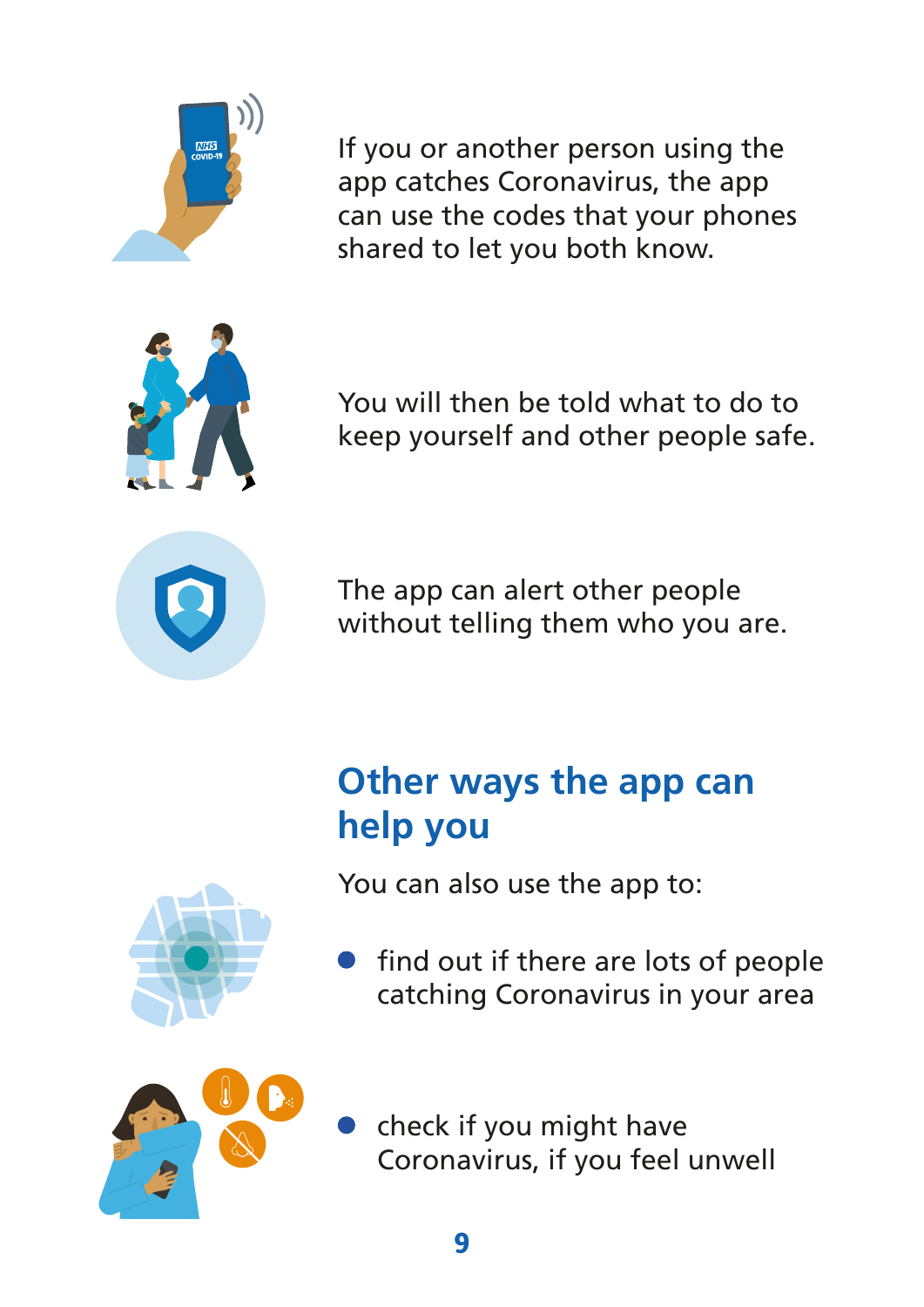

order a test

![](_page_9_Picture_2.jpeg)

![](_page_9_Picture_3.jpeg)

**check in** to places so you can receive advice.

![](_page_9_Picture_5.jpeg)

#### **Checking in to places**

Many public places have an official **NHS QR code poster**.

A **QR code** is a square made up of little dots.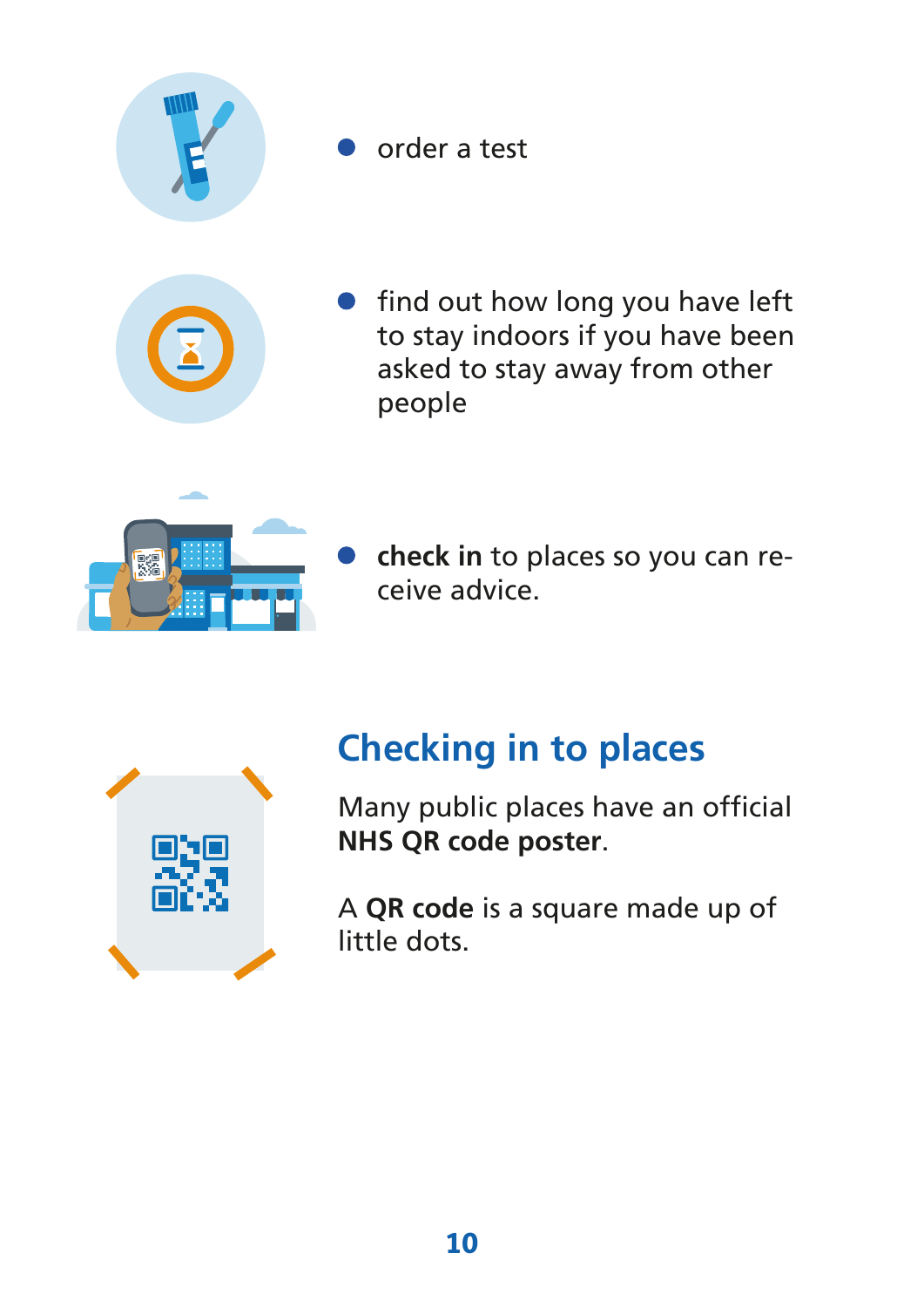![](_page_10_Picture_0.jpeg)

If you use the app to point the camera on your phone at the NHS QR code poster, it will check you in.

![](_page_10_Picture_2.jpeg)

Checking in to places sends a small piece of information to your phone. This information will stay on your phone for 21 days.

![](_page_10_Picture_4.jpeg)

The app gives advice about places where someone with Coronavirus has been.

![](_page_10_Picture_6.jpeg)

The app will tell you what to do to keep yourself and other people safe.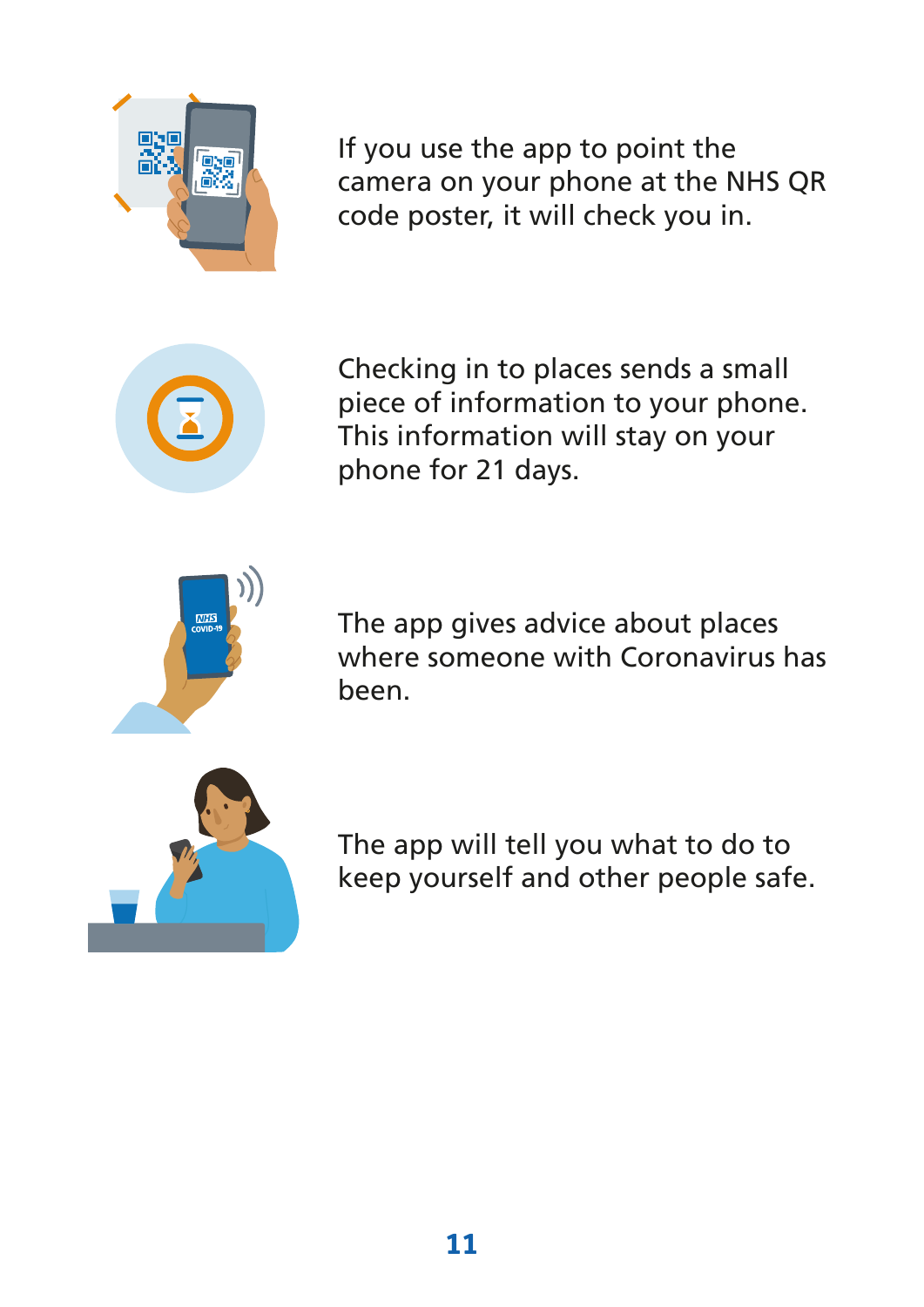### **Using the app**

#### **Getting started**

When you first open the app it will ask you to:

![](_page_11_Picture_3.jpeg)

turn on your Bluetooth. You must have Bluetooth switched on for the app to work

![](_page_11_Picture_5.jpeg)

enter the first part of your postcode. This will tell us which part of the country you are in. It does not tell us your address

![](_page_11_Picture_7.jpeg)

allow the app to send you **notifications.**

**Notifications** are when the app sends you important messages.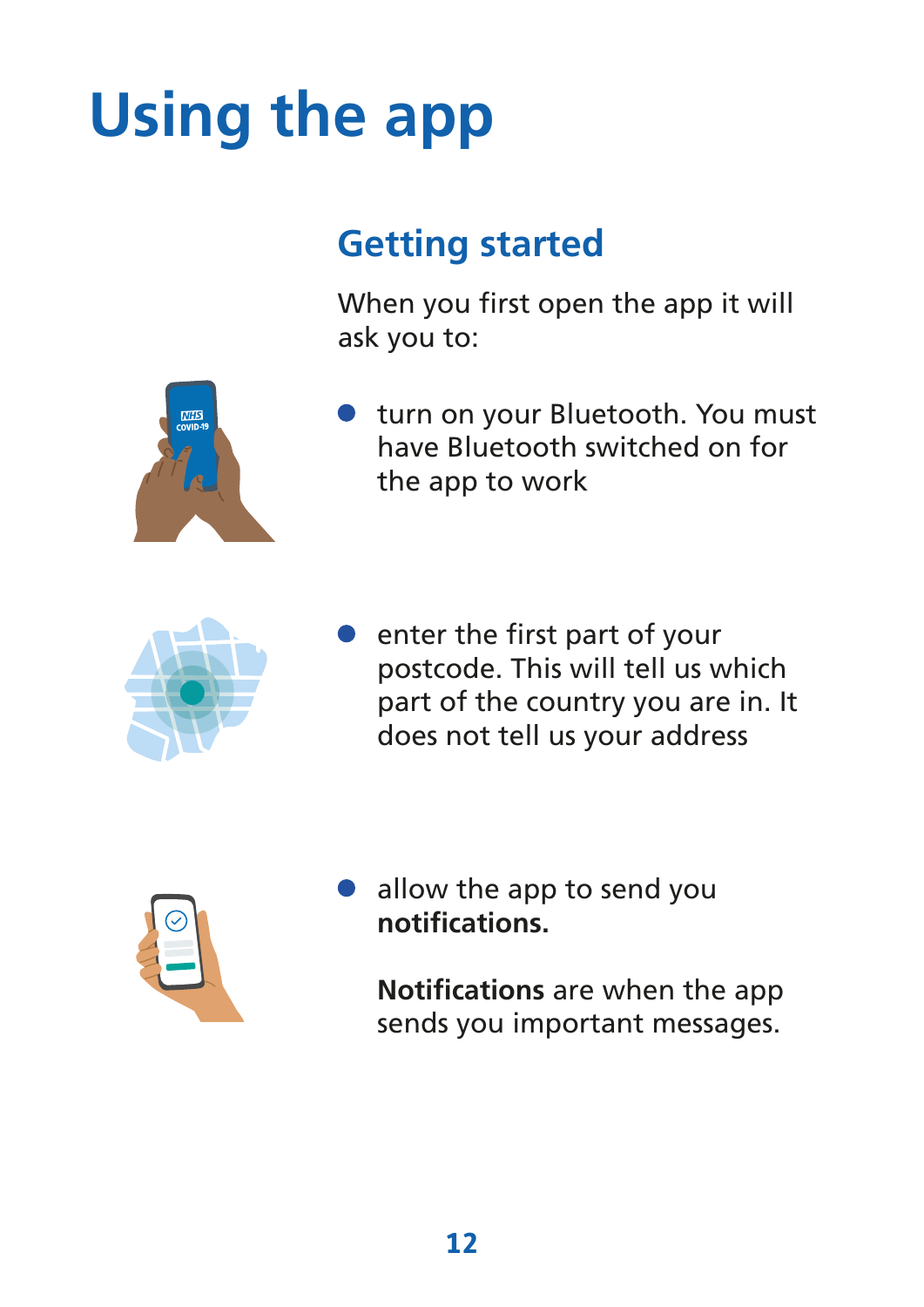![](_page_12_Picture_0.jpeg)

**MIS**<br>COVID-19

#### **When you have the app**

We want you to:

use the app every day

![](_page_12_Picture_4.jpeg)

keep the app switched on

take your phone with you everywhere you go

![](_page_12_Picture_7.jpeg)

do everything the app advises you to do

![](_page_12_Picture_9.jpeg)

get a test quickly if the app tells you you need to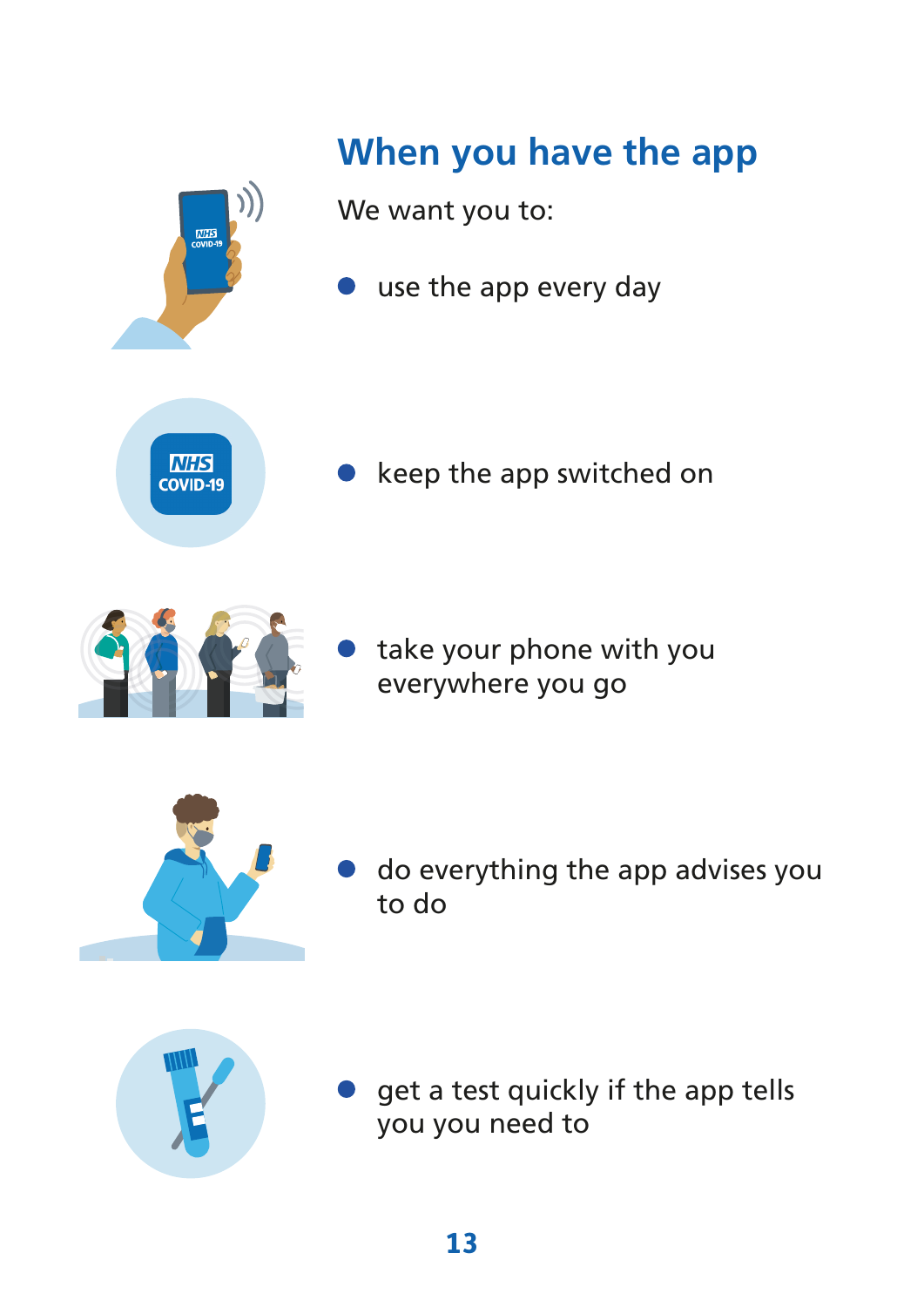![](_page_13_Picture_0.jpeg)

stay indoors and away from people if the app advises you to.

If you have any questions, please ask for help and call **NHS 111**.

![](_page_13_Picture_3.jpeg)

tell the app how you are feeling as often as possible, so we can check if you might have Coronavirus.

![](_page_13_Picture_5.jpeg)

The app tells the NHS how the app is working and if the app is being helpful.

No one will know the information has come from you.

![](_page_13_Picture_8.jpeg)

The information will help us to understand more about Coronavirus and other illnesses in the future.

We may keep this information for several years. No one will know the information has come from you.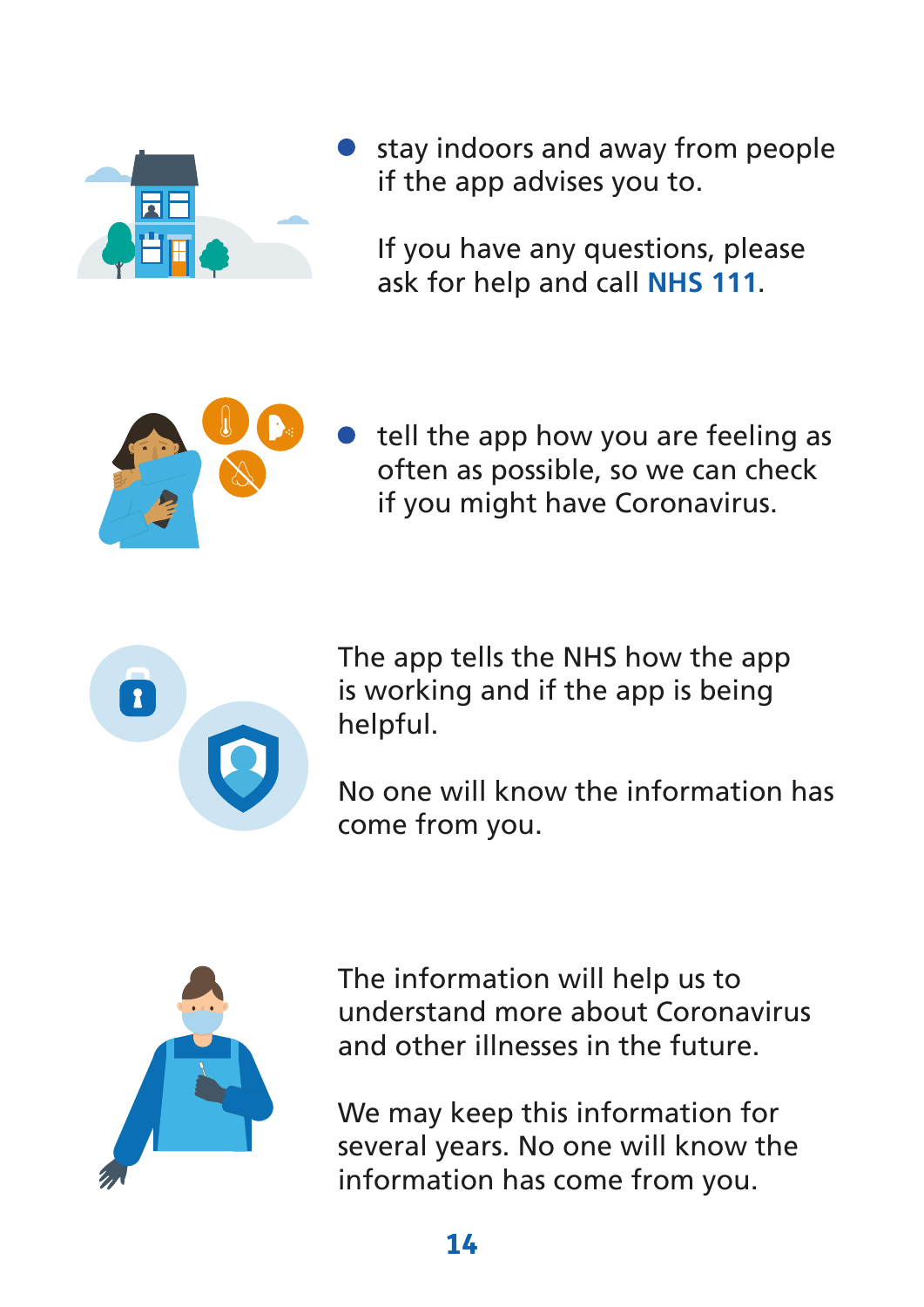### **Your rights**

![](_page_14_Picture_1.jpeg)

The law says that you have the right to see any information that is being kept about you.

![](_page_14_Picture_3.jpeg)

The only information that says who you are will be kept on your phone.

![](_page_14_Picture_5.jpeg)

Information that says who you are will not go to other peoples' phones or to the Government.

![](_page_14_Picture_7.jpeg)

The app will let you see what information it has about you. You can check that it is right.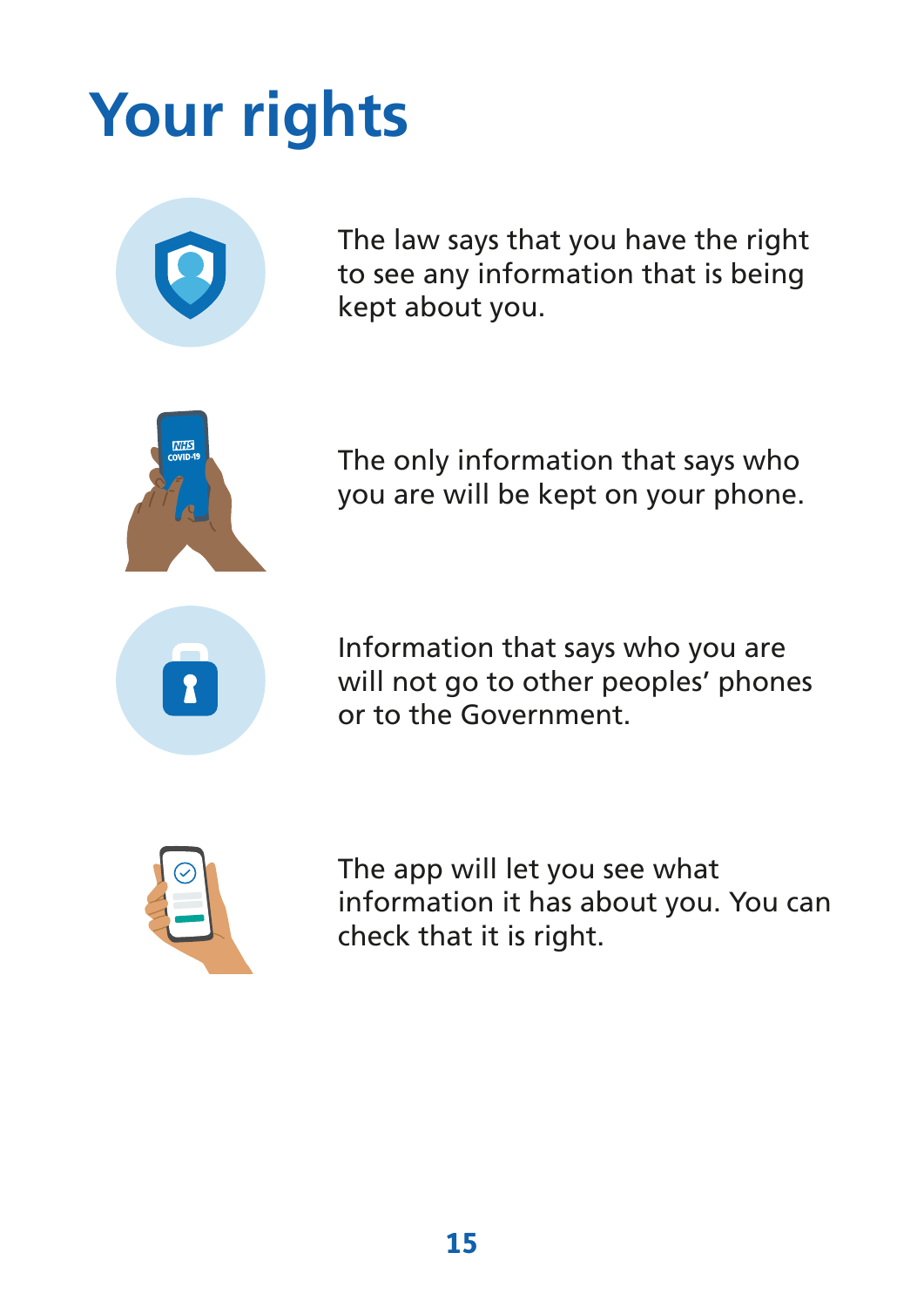If you decide you no longer want to use the app, you can delete it at any time.

![](_page_15_Picture_1.jpeg)

This will delete all the information the app holds on your phone including places you've checked in to.

If you delete the app, you will not receive any alerts or advice from the app.

![](_page_15_Picture_4.jpeg)

If you are unhappy with how the app uses information you can email our Data Protection Officer: **data\_protection@dhsc.gov.uk**